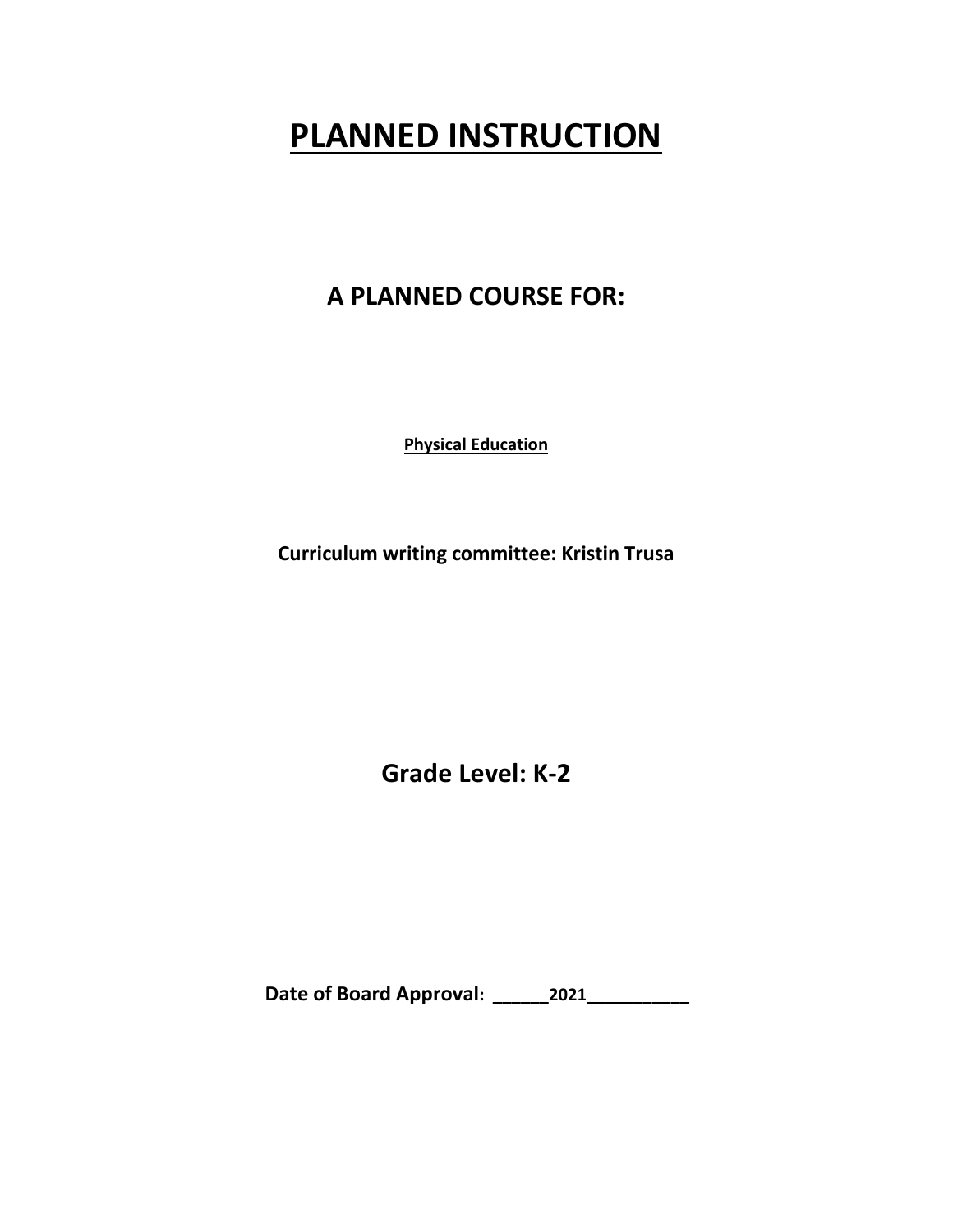## **Course Weighting: Physical Education**

| Participation            | 75%  |
|--------------------------|------|
| Skill                    | 15%  |
| Safety and Sportsmanship | 10%  |
| Total                    | 100% |

## **Curriculum Map**

**Overview:** Students in grades K-2 in the Delaware Valley School District will engage in a variety of units that introduce and promote practices and ideas of how to be a physically literate person. These units provide a foundation of basic every day and sport/fitness movements that can be built upon throughout their education. The units are based off of the Pennsylvania and National Physical Education standards.

Physical Education is a culmination of the social, emotional, and physical well-being of every individual. The blending of these domains will provide an opportunity to develop a healthy lifestyle. This in turn contributes to healthful communities where all individuals can maximize their true potential.

#### **Goals:**

The goals for the K-2 Physical Education Curriculum are:

- Teach and practice interpersonal skills
- Learn about safety for individuals, groups and communities
- Introduce and practice locomotor and non-locomotor movements
- Learn beginner skills to various sports and activities
- Introduce a variety of basic fitness components and ideas

**Big Ideas:** The big ideas for the K-2 Physical Education Curriculum are:

- 1. Safety impacts individual and community well-being.
- 2. Positive communication can reduce conflicts and injuries.
- 3. Basic understanding of movement skills is the foundation of a lifetime of movement.
- 4. Lifelong fitness can be achieved through light-vigorous exercises.

### **Suggested Supplemental Resources:**

- Health Teacher Central (Facebook page and Website) <https://www.healthteachercentral.org/>
- Heidi Tremaine- <https://www.youtube.com/channel/UCZpxTgNDRR6mZQzgdD8ADFQ>
- Kent Hamilton<https://www.youtube.com/channel/UCqDHPSViVdnsXfvdayiHbdg/feature>
- PE Central (Facebook Page and Website)<https://www.pecentral.org/>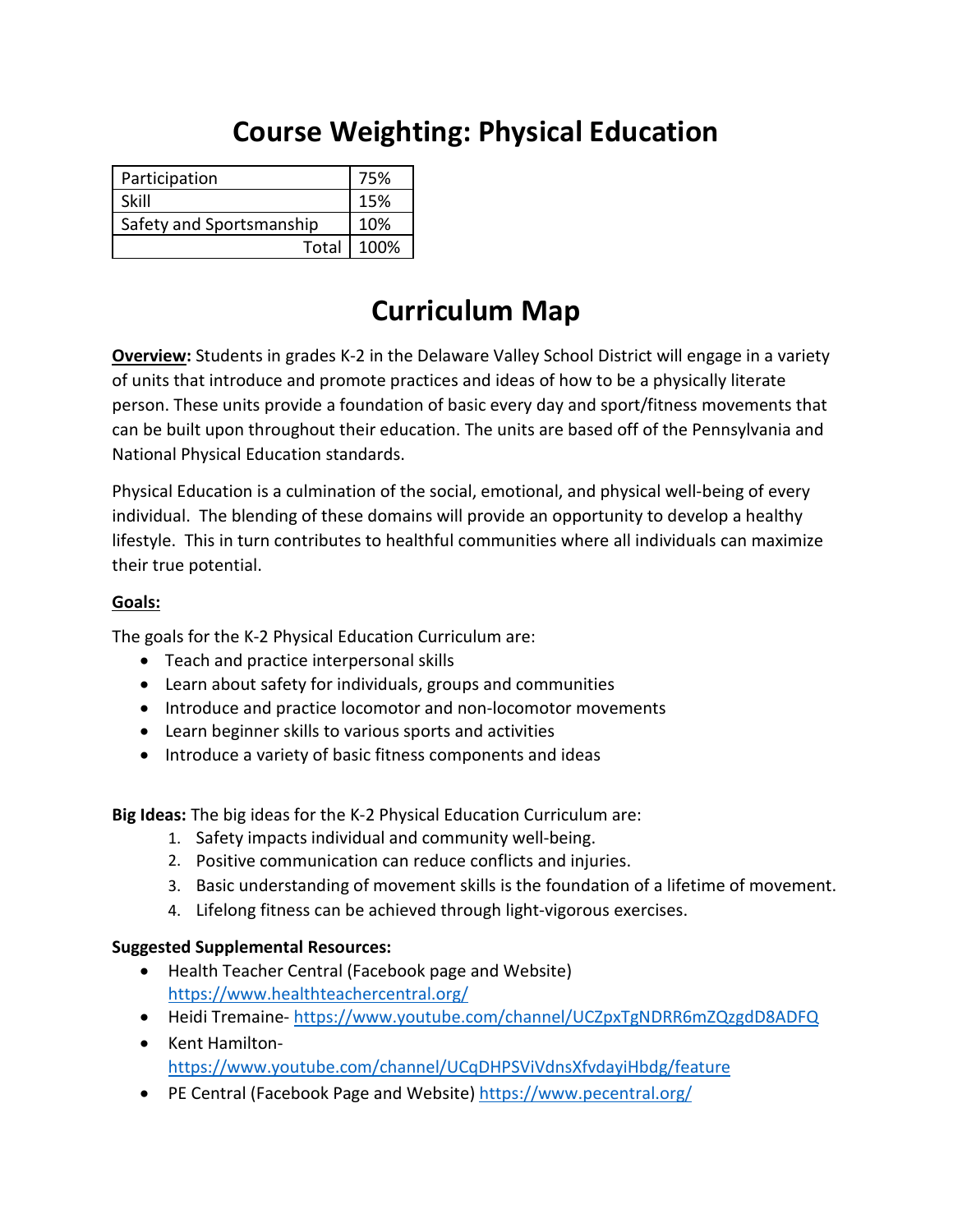- YouTube [\(https://www.youtube.com/watch?v=YFdZXwE6fRE,](https://www.youtube.com/watch?v=YFdZXwE6fRE) [https://www.youtube.com/user/CosmicKidsYoga\)](https://www.youtube.com/user/CosmicKidsYoga)
- Twitter.com (Mike Graham @pe4everykid, Rob Pohlner @ForestLakesPE, Kiersten Penrod @CoachPenrod4)
- <https://copingskillsforkids.com/deep-breathing-exercises-for-kids>
- <https://www.andnextcomesl.com/2019/10/fall-leaf-deep-breathing-exercise.html>
- Heidi Tremaine- <https://www.youtube.com/channel/UCZpxTgNDRR6mZQzgdD8ADFQ>
- Kent Hamilton<https://www.youtube.com/channel/UCqDHPSViVdnsXfvdayiHbdg/featured>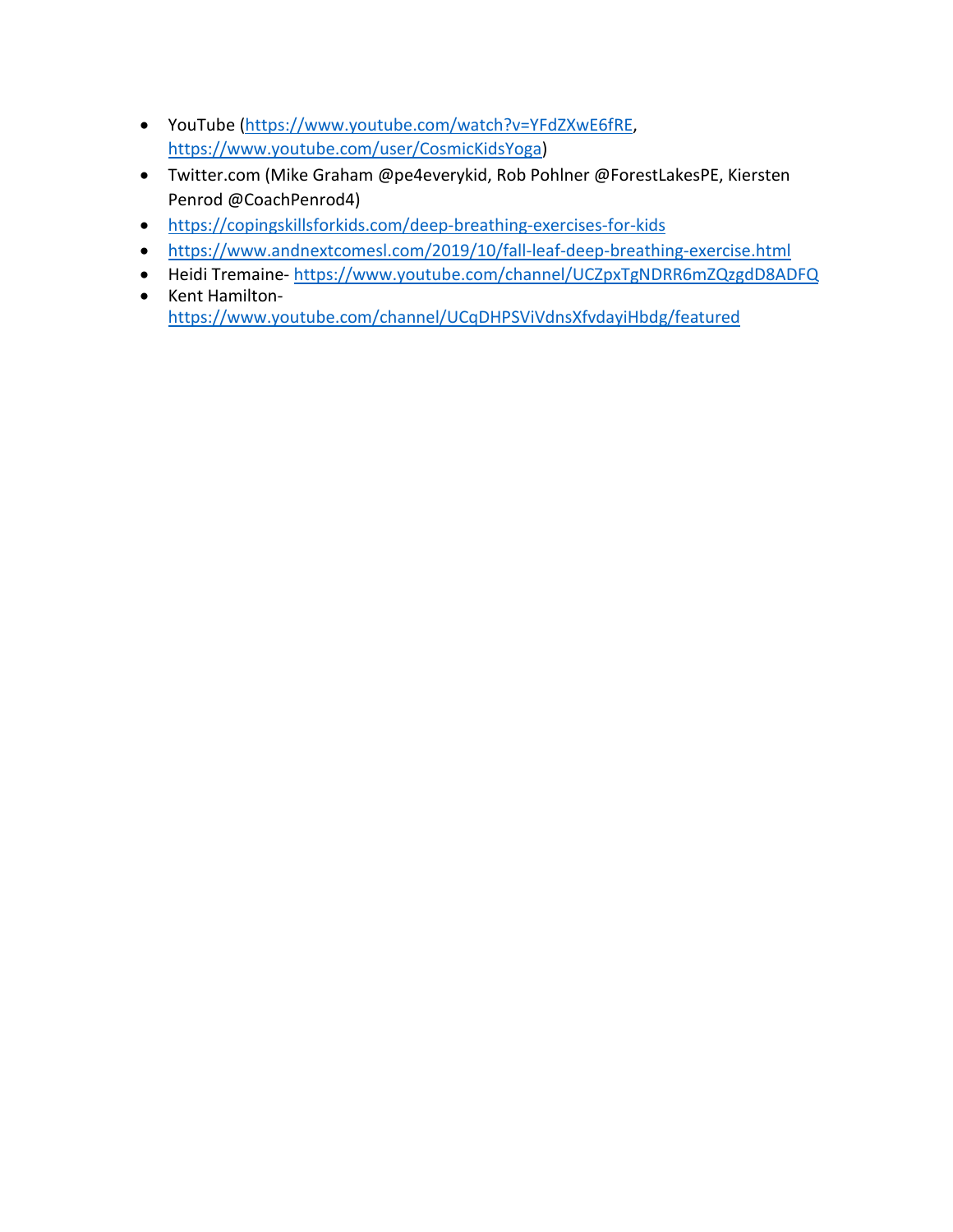## **Curriculum Plan**

#### **Unit:** Social Behaviors **Time/Days:** 45 days

#### **Standards:**

PA Academic Standards: 10.2.3 D, 10.3.3 A, 10.3.3 C, 10.3.3 D, 10.4.3 F National Standards: 1,2,4

#### **Eligible Content:**

- Space Awareness
- Gym Safety
- Equipment Safety
- Playground Safety
- Outdoor Safety
- Individual and Group Safety
- How to Make a Right/Safe Decision
- Positive Communication Skills
- Recognizing Conflicts and how to Address Them
- How to Cooperate in a Group Setting
- Concepts of Sharing

#### **Objectives:**

- The student will demonstrate space awareness through group activities. (DOK 2)
- The student will differentiate between a good decision and bad decision in a class setting. (DOK 3)
- The student will list the steps in a decision-making process. (DOK 1)
- The student will categorize safety hazards in a variety of settings. (DOK 2)
- The student will show how to resolve conflicts or disagreements through positive communication skills. (DOK 2)
- The student will apply the safety rules for the gymnasium during their activities. (DOK 4)
- The student will show how to effectively communicate with a person or small group through various activities. (DOK 2)
- The student will practice sharing equipment by evenly distributing the time of the equipment usage amongst the partner or group. (DOK 2)
- The student will demonstrate gym safety by following the rules set for class, respecting the equipment, and participating at a level that is safe for the student and for their peers. (DOK 2)
- The student will demonstrate equipment safety by using the equipment how the teacher instructs. (DOK 2)

#### **Core Activities and Corresponding Instructional Methods:**

• **Rules of the Road-** Students are given a hula hoop which represents their car. At the teacher's command, the students will practice space awareness concepts and practice gym safety rules while playing the game. The hula hoops give students a visual about personal space and how to move in a shared space without causing injuries. Students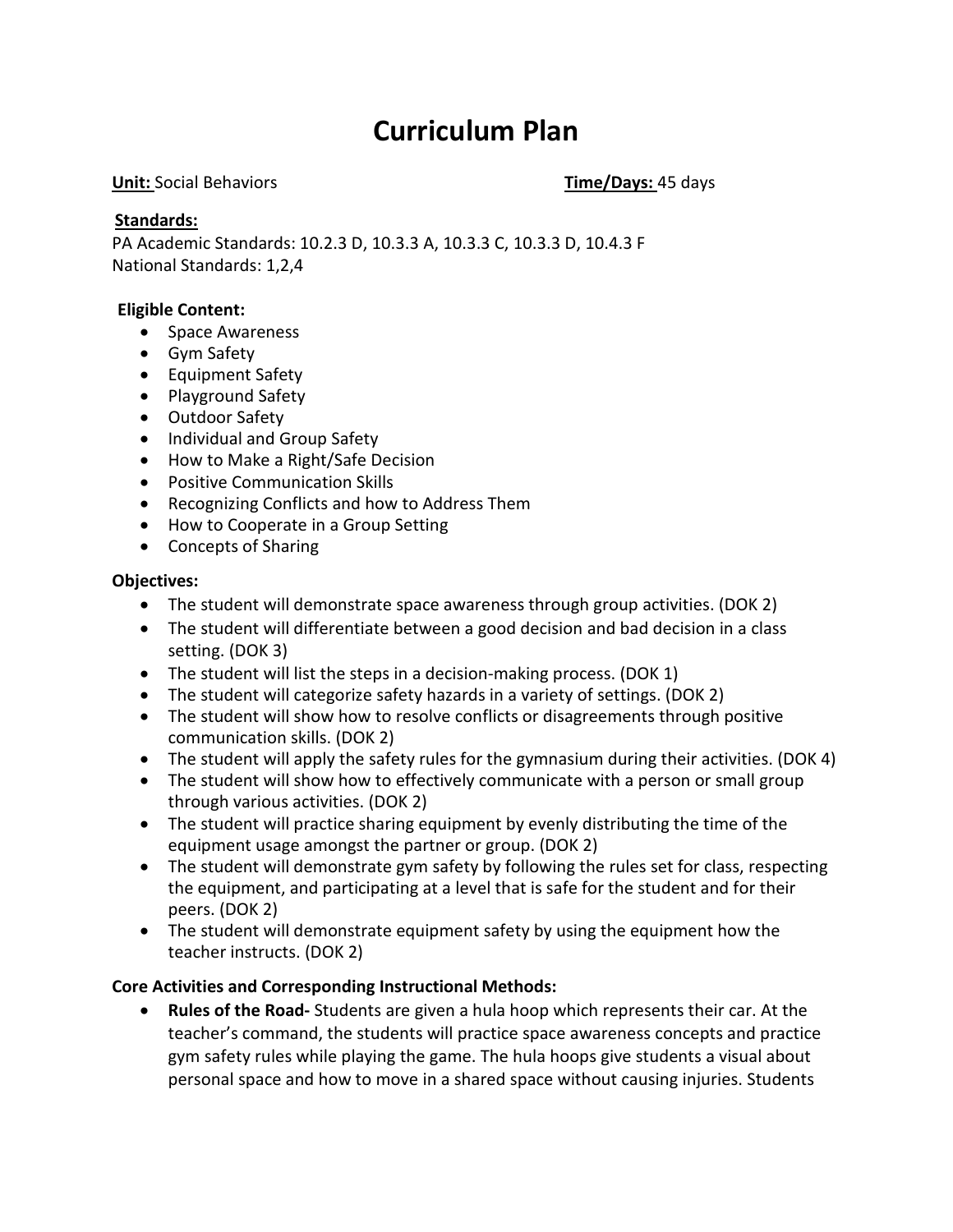start/stop with the blow of the whistle, reinforce keeping space and not crashing their cars, stay within the boundaries etc.

- **Parachute-** Each student grabs an edge of the parachute and must work together to reach a common goal. (ex: Popcorn- see how many balls can stay on the parachute while it moves, See how high the ball can go when everyone brings the parachute up, then quickly bring it down to the ground etc.) Reinforce positive communication, cooperating within a group and safety concepts.
- **Tag Games-** Help reinforce the importance of moving in a shared space and being aware of classmates and surroundings (walls, boundary lines, equipment etc.) and how to interact with one another (properly tagging, not hitting someone etc.).
- **Red Light, Green Light-** Student will practice responding to teacher commands by moving in their space during "green light" and then stop in their space when the teacher says "red light".
- **Safety Stations-** Take concepts from health and integrate into skill-based activity (ex: Fire Safety Stations- practice stop, drop and roll, practice jumping from height, identify fire hazards and helpers etc.) Reinforce taking turns, treating the equipment properly, positive communication.

### **Assessments:**

### **Diagnostic:**

- **Classroom Rules-** Ask students what are rules they think are in place for Physical Education class.
- **Safety Assessment:** Gage student understanding of basic gym, playground and equipment safety through questions, or picture examples of correct/incorrect rules.

### **Formative:**

- **Q&A Assessment:** Review materials taught during lesson and check for understanding.
- **Partner Work:** Split class into pairs or small groups for lessons and monitor their communication skills throughout the activity or lesson and see if common goal can be reached.

### **Summative:**

- **Student Participation:** Students will receive an overall grade for the subject taught in each unit. Participation is based on: Completing the warm up and activity for each day to the best of their ability, following the directions of class and the specific activity for the day, wearing the proper shoes for class, and following the DV 5.
- **Gym Safety Assessment:** Written or verbal assessment of rules to follow in the gym.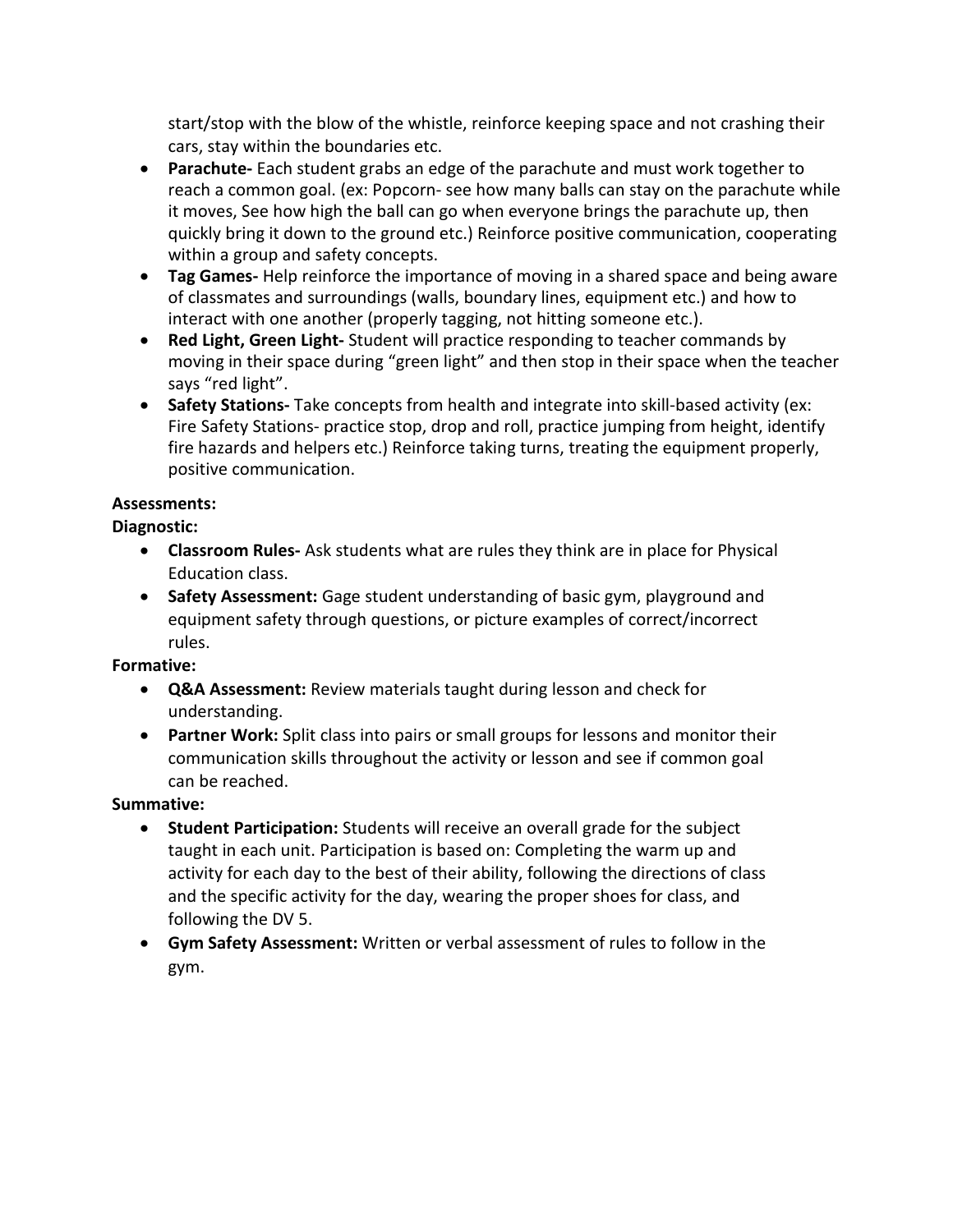## **Curriculum Plan**

#### **Unit:** Basic Sport Movements **Time/Days:** 45 days

#### **Standards:**

PA Academic Standards: 10.4.3 A, 10.4.3 D, 10.4.3 E, 10.4.3 F, 10.5.3 A, 10.5.3 B, 10.5.3 C, 10.5.3 E, 10.5.3 F

National Standards: 1,2,3,4,5

#### **Eligible Content:**

- Fitness Related Movements
- Beginner Soccer Skills (Dribbling, Trapping, Passing, Shooting)
- Beginner Basketball Skills (Dribbling, Passing, Shooting)
- Beginner Striking Skills (Ball & Bat, Bowling, Tennis, Hands)
- Locomotor and Non-Locomotor Movements
- Manipulative Skills (Over Hand Throwing, Under Hand Tossing, Rolling, etc.)

#### **Objectives:**

- The student will identify activities that can help keep a person healthy. (DOK 1)
- The student will relate practice to skill mastery by determining skill level prior to practice and skill level post practice. (DOK 2)
- The student will demonstrate sport skills using the proper cues and terminology. (DOK 2)
- The student will differentiate between and locomotor and non-locomotor movement. (DOK 3)
- The student will recall concepts of skill development through demonstrating key elements of a skill. (DOK 1)
- The student will list reasons why practice helps to improve skills and overall fitness. (DOK 1)
- The student will identify reasons as to why scientific principles, such as balance and force, may affect their movement and skills. (DOK 1)

#### **Core Activities and Corresponding Instructional Methods:**

- **Sport Skill Stations-** Each station reinforces a skill component of sport. Examples may look like partner passing and trapping, overhead throws to a partner, shooting practice, dribbling through obstacles.
- **Overhand Throwing-** Set up targets for students to aim and accumulate points. Integrate math by having students add up points at the end of class.
- **Keep Up-** Students can work on hand-eye coordination and striking with hands by using balloons to slow down the speed and help focus on form. See how long students can keep the balloon in the air without it touching the floor. Students can use paddles to hit the balloons to introduce striking with an object.
- **Striking Variations-** Students can practice striking an object with different types of sports equipment (ex: hockey sticks, baseball bats, tennis racquets/paddles).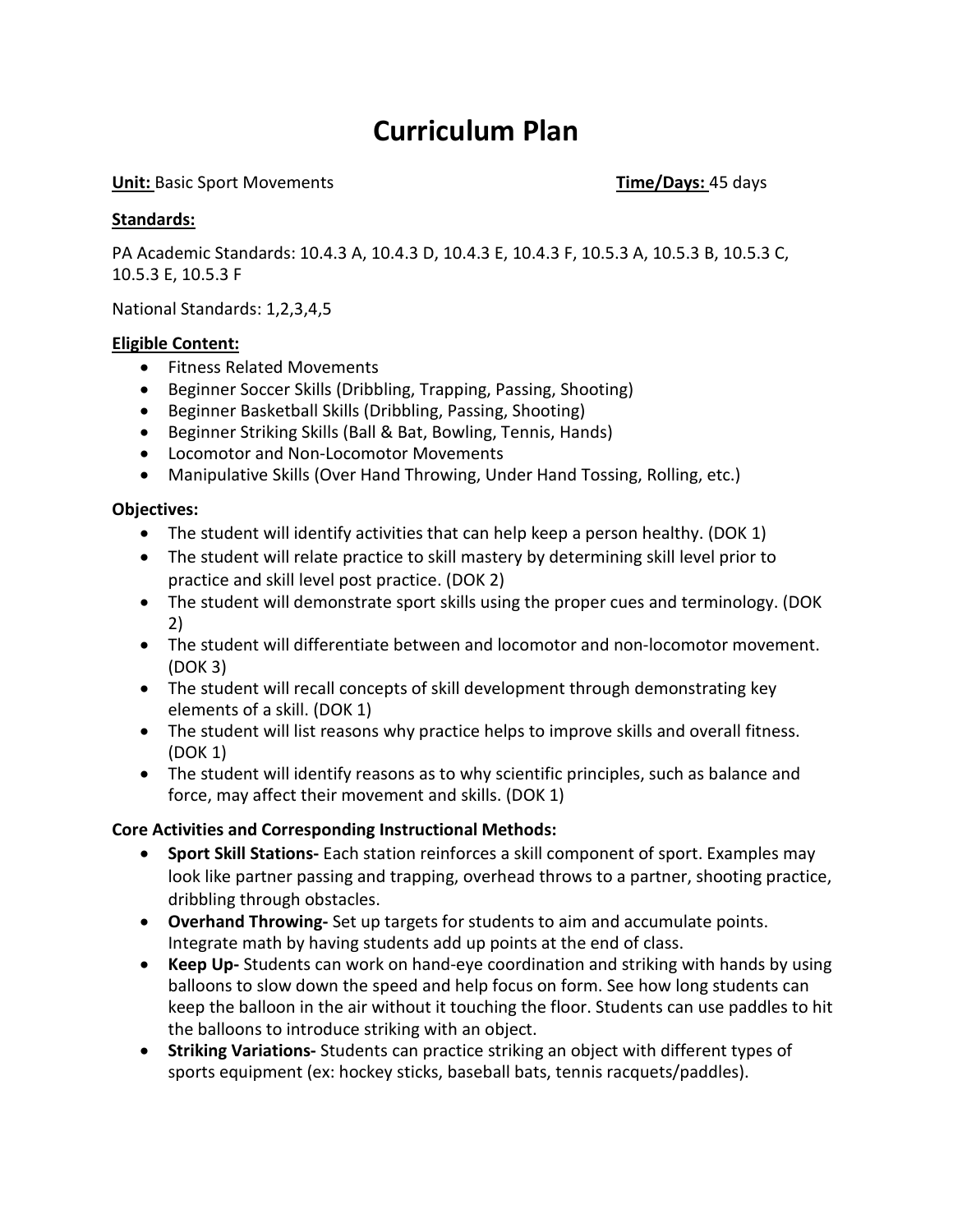- **Tag Games-** Reinforce the various locomotor movements and social behavior concepts through tag variations. **Ex: Dental Tag** (Bringing health concepts into the gym) Choose 3- 5 students to be the "plaque monsters" (taggers), and the rest of the students are teeth. If the teeth are tagged by the plaque monsters, they turn into a cavity by putting their arms over their hands and touching their hands. The only way cavities can return to the game is if one of the toothbrushes (3-5 students) come over and brush the tooth.
- **Moving in general space** while trying to control different objects with their hands, feet, knees, fingers etc.

#### **Assessments:**

#### **Diagnostic:**

• **Skill Analysis:** Before teaching proper cues about a skill (ex: dribbling a basketball, kicking a soccer ball), have students practice how they would normally do these skills and compare results (noted, but not used for grade) to rubric for summative assessment to see where student excels or needs improvement.

#### **Formative:**

- **Skill Evaluation:** While practicing proper skill movements, students can track their effectiveness of a skill through various methods, then use their data to track improvements (ex: tallying how many times the student hits the target {throwing, kicking a soccer ball, basketball shot etc.}, coloring in which bowling pins got knocked down etc.).
- **Partner Check-** Students can pair up and check proper form for specific movements and provide feedback (monitor for positive communication.)

#### **Summative:**

- **Skill Test:** After practice on proper cues of a skill (ex: dribbling a basketball, kicking a soccer ball etc.), students will be graded on their execution of the skill based off of a rubric with key elements needed to properly perform the skill.
- **Student Participation:** Students will receive an overall grade for the subject taught in each unit. Participation is based on: Completing the warm up and activity for each day to the best of their ability, following the directions of class and the specific activity for the day, wearing the proper shoes for class, and following the DV 5.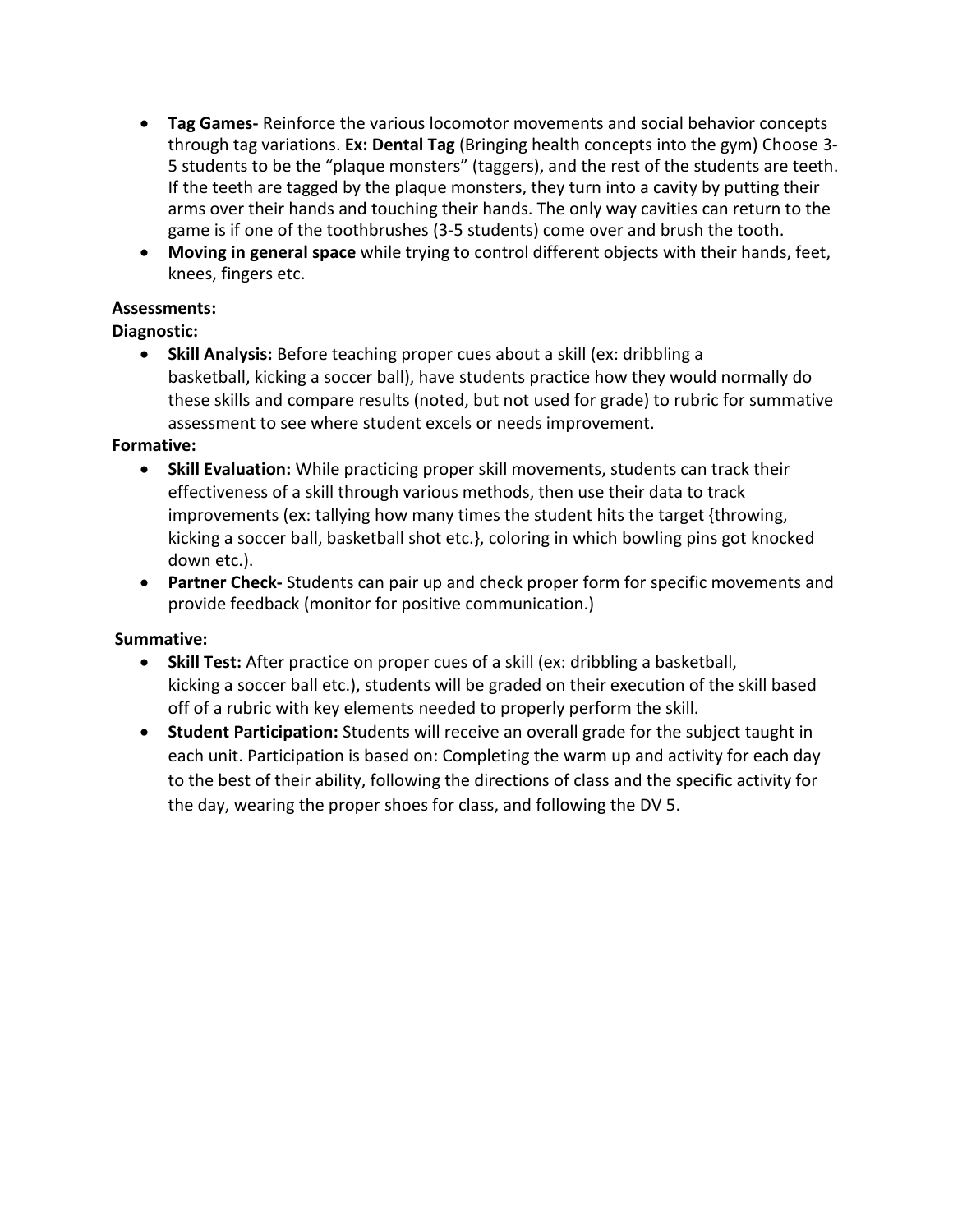## **Curriculum Plan**

**Unit:** Physical Activity and Fitness **Time/Days:** 90 days

#### **Standards (by number):**

PA Standards: 10.3.3 D, 10.4.3 A, 10.4.3 B, 10.4.3 C, 10.4.3 D, 10.5.3 A, 10.5.3 B, 10.5.3 C, 10.5.3D, 10.5.3 E

National Standards: 1,2,3,4,5

#### **Eligible Content:**

- Body's Reaction to Physical Activity
- Health Related Fitness Components
- Safe Practices for Individual (Warm Up, Cool Down, Stretching etc.)
- Positive/Negative effects of Regular Physical Activity
- Principles of Exercise (FITT)
- Promoting Lifelong Physical Activity
- The Importance of Stretching and Flexibility
- Non-Locomotor Movements (Bending, Stretching, Twisting)
- Balancing

#### **Objectives:**

- The student will practice safety through proper use of equipment and performance. (DOK 2)
- The student will identify different exercises and movements that promote physical fitness and health. (DOK 1)
- The student will analyze the difference of exercises and activities that are moderate or vigorous by the heart's reaction. (DOK 4)
- The student will recognize the changes that happen in the body during moderate to vigorous physical activity. (DOK 1)
- The student will demonstrate various movement skills and concepts through exercises and activities. (DOK 2)
- The student will recognize the importance of skill development through teacher feedback. (DOK 1)
- The student will understand the importance of practicing skills by applying their knowledge to their performance. (DOK 2)
- The student will apply the principles of exercise (frequency, intensity, time, type) to improve their performance. (DOK 4)
- The student will describe the importance of warming up and cooling down before and after exercise. (DOK 1)
- The student will recognize when scientific principles, such as balance and gravity, affect movement and skills. (DOK 1)

#### **Core Activities and Corresponding Instructional Methods:**

• **Fitness Stations-** Set up stations that focus on a health related component of fitness (ex: cardiovascular fitness- set up track around the gym perimeter, muscular endurancefitness poly spots and the students roll a dice to see how long they have to hold the exercise).